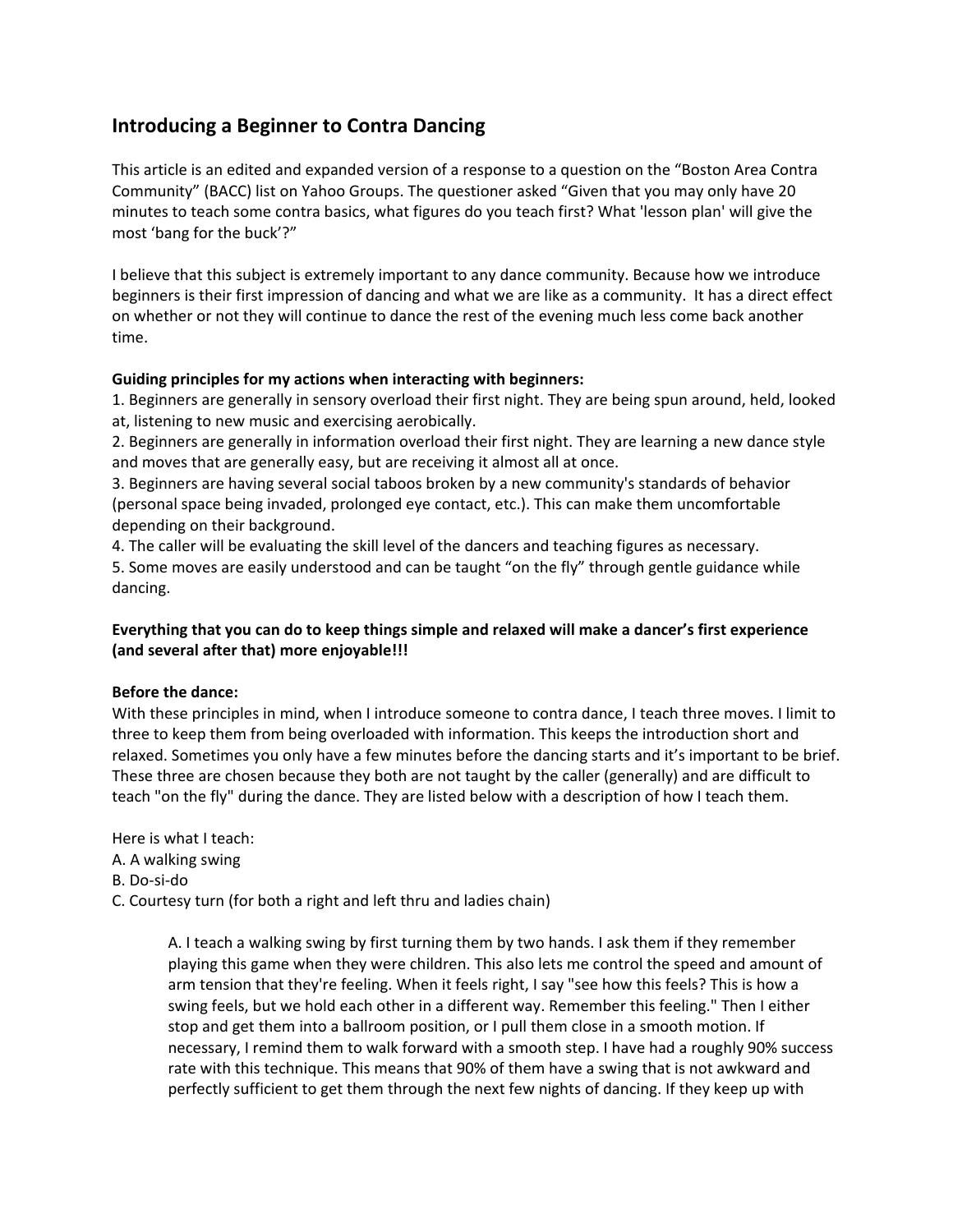dancing, they can be shown a buzz step swing later.

At this point, I usually mention that if they want to keep from getting dizzy, most people find it helpful to look at some point on their partner. I mention that a lot of people enjoy looking into each other's eyes, but it's not necessary. See item 3 above.

B. I teach a do‐si‐do because there is no contact and people often find it confusing if they don't know what it is. I'll usually demonstrate with an experienced partner WITHOUT twirls. Then I have them do it. Once they're successful, I mention that they are going to see other people twirling and (with an experienced partner) demonstrate a do‐si‐do with mad spinning. I let them know that they don't have to copy this. And that as long as they end up in the place they started, facing the same direction, everything is good.

C. I have been experimenting with different ways to teach the courtesy turn. My latest technique is to break it down by getting them into promenade position with left hands joined in front and right hands next to the ladies hip. Then I have them wheel around in place with the gent backing up. Then I have them face another couple and do a right and left through. Pass the opposite by the right shoulder and wheel around ("scoop the ladies" by Lisa Greenleaf's terminology) to face them again. Repeat a couple of times. Then I show them the variation of that by doing a ladies chain.

Once again, I will use an experienced partner to show them what a twirling courtesy turn is. I explain that this is people showing off and not necessary. I let the women know that they can stop this by pulling their hand down. I usually add Lisa Greenleaf's addendum to this: And then smile at him to let him know that you're thankful for the suggestion and that you definitely don't want to twirl.

Once I'm done teaching the figures, I may mention about asking people to dance (everyone asks everyone) and reassure them that people will be friendly and helpful. That the caller and other dancers will teach anything else they need to know. I remind them to relax and have fun! Then I ask one of the women to dance. Throughout the evening, I'll try to find men and women who are good with beginners and ask them to dance with a particular new dancer.

### **During the Dance:**

First, I offer a good example by listening to the caller while they're teaching the dance. Often, the caller will be teaching figures that my partner needs to know. Also, I'm not confusing them by making them choose between listening to the caller or myself. I'll only speak as necessary to clarify a move that the caller just prompted during the walkthrough.

When I'm dancing with a new dancer, I also try to reduce their overload by taking out the twirls and flourishes. This means not twirling during a do-si-do, courtesy turn, Rory o'More or Petronella figures. I swing them slowly and do not twirl them out. I make sure that when I'm done dancing with them, they are facing the correct direction with the correct hand free. I use hand gestures and pointing to make it clear what they are doing next. Words generally require too much mental processing and terms that are unfamiliar.

Most importantly, I SMILE!!! I praise them on doing well! Let them know that I'm having fun dancing with them! It lets them relax and enjoy themselves, too. They'll be more likely to come back because